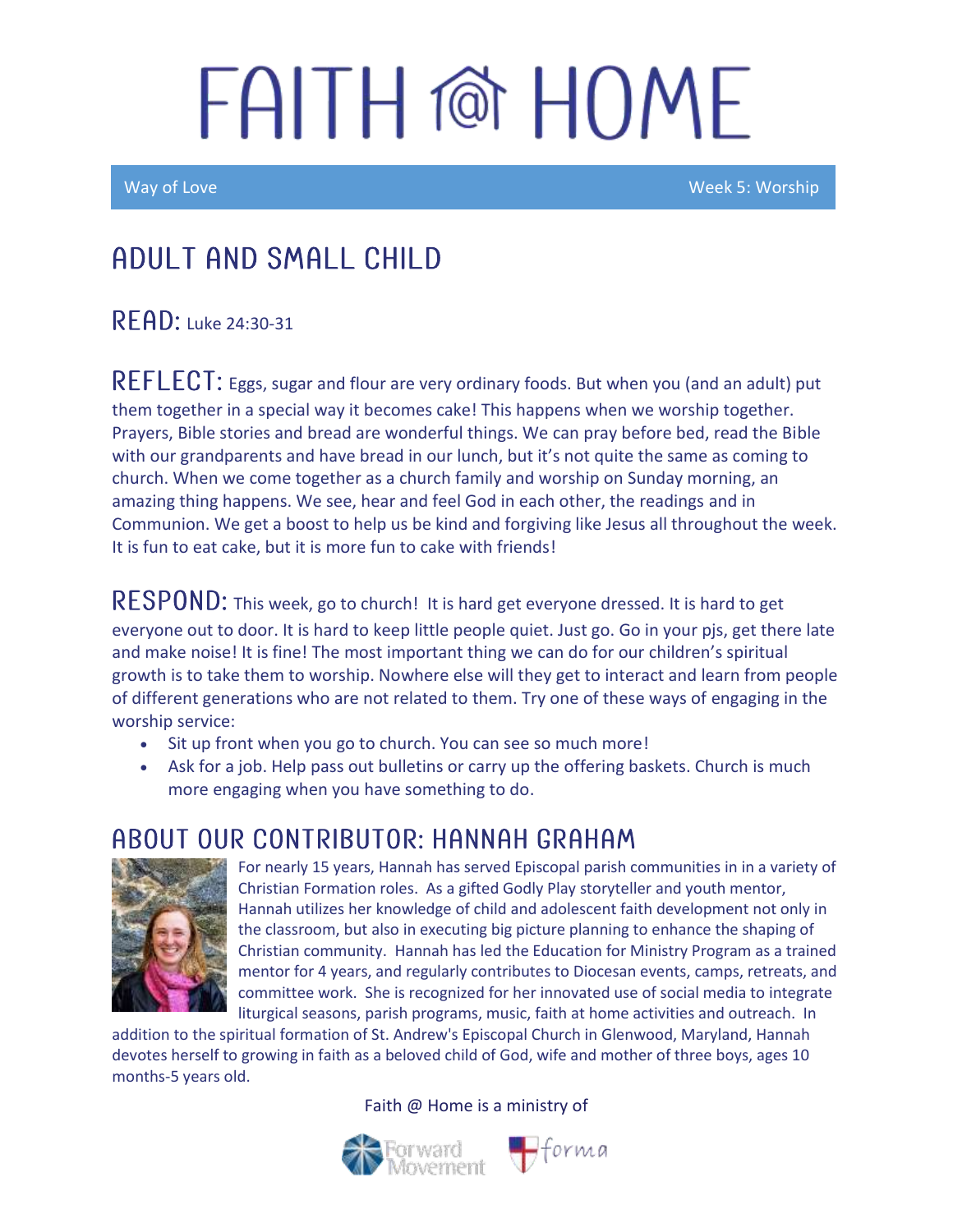Ī

Way of Love Week 5: Worship

#### A DULT AND ELEMENTARY

RFAD: Mark 14:22-26

 $REFLECT$ : When we gather for worship each week, we come to pray, to hear the Word preached, to confess our sins and forgive those who have sinned against us, to break bread together, and to prepare as we return to the world. We have the opportunity to spend time intentionally with fellow Christ followers as we journey on our way. There are members of our communities that will challenge us to live more fully into our faith, and there are those who will lift us up when we are feeling down. By being part of this intentional community, we open ourselves to the movement of the Holy Spirit as we remember and are reminded to go in peace and to love one another as God has loved us.

As we gather, we remember that Jesus also worshipped with his disciples. In the reading, we hear about the Last Supper and how Jesus shared Communion as a symbol of the sacrifice He was about to make. Jesus knew his time had come, but He wanted to share practices and disciplines for his followers to use after He had gone. As Christians today, we recognize this gift as a sacrament, which is an outward, physical sign of an inward, spiritual grace. Jesus' death and resurrection are remembered in Body and the Blood, and we practice weekly to remember that salvation is given to us through Christ Jesus and not through our own actions and righteousness.

 $\mathsf{RESPOND:}$  Go to a worship service this week and really pay attention to what is happening around you. What songs did you sing? What readings did you hear? What prayers did you say? Which part of the service excited you? Where did you see/feel/hear God during your worship experience? Draw a picture and share the story of your experience with a friend or family member. Tell them how you experienced God and how it made you feel. You can also follow along with the service through the resources below:

- *Parts of the Mass Sequence Cards*[: http://bit.ly/partsofmasscards](http://bit.ly/partsofmasscards)
- *Let Us Pray: A Little Kid's Guide to the Eucharist* by Jennie Turrell: <https://www.churchpublishing.org/letuspray>

#### ABOUT OUR CONTRIBUTOR: ERIN WOLF



Erin Wolf is a Youth Minister hailing from Little Chute, WI where she lives with her four kids. She serves both All Saints Episcopal in Appleton and the Episcopal Diocese of Fond du Lac. Her ministry focuses include children & youth, camp & retreats, music, service work, interactive prayer for all ages, and more. You can connect with her via email at ewolf@diofdl.org.



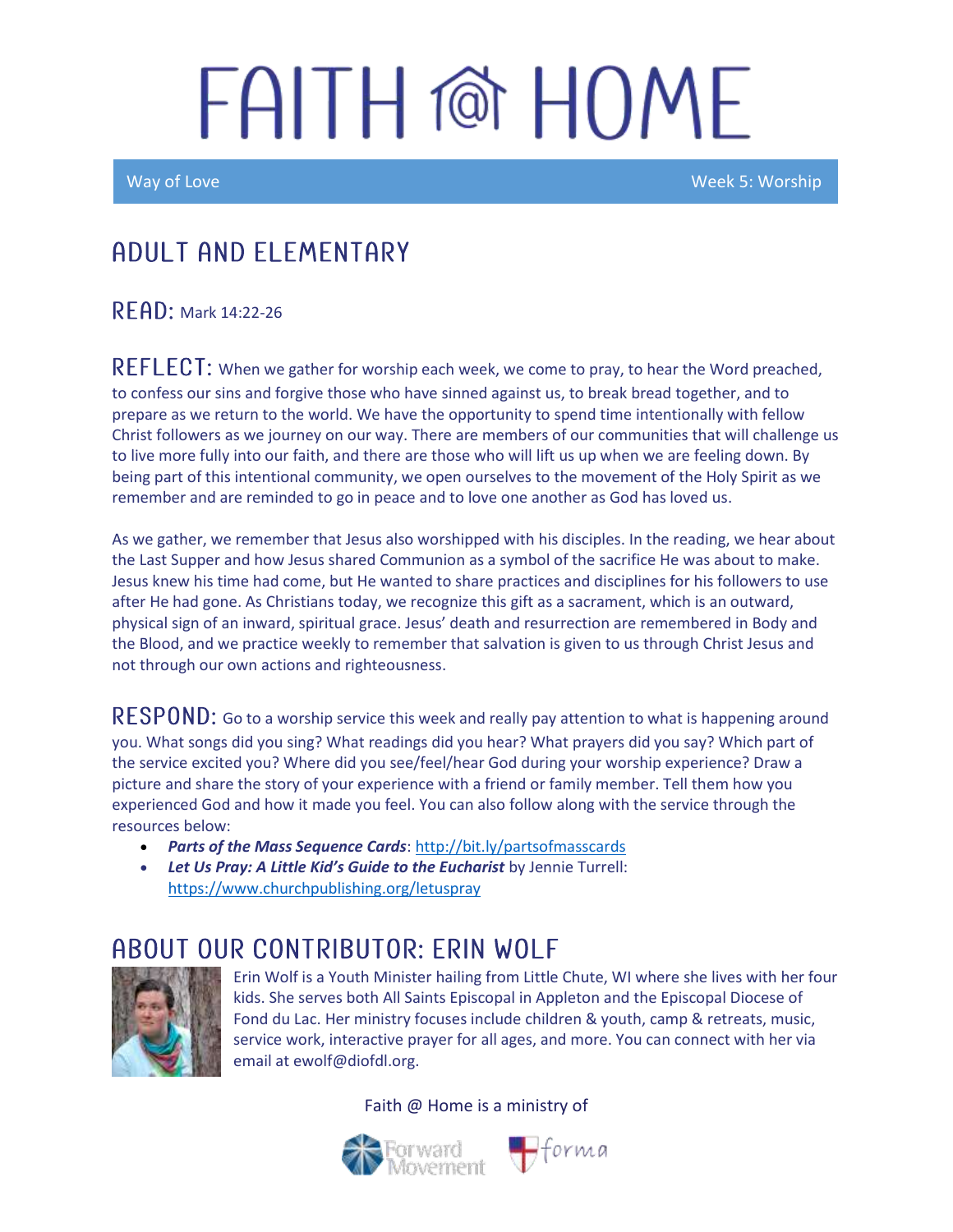Way of Love New York Control of the Control of the Control of the Week 5: Worship

#### A DULT AND YOUTH

RFAD: Exodus 3:1-6

REFLECT: This week we are looking at the spiritual practice of worship. I have often heard the saying, "showing up is half the battle" in regards to attending communal worship. I think this is true because it is only half of what is required of us in worship together.

I went to visit some friends in Chicago in January, and, for someone who is from Texas, it was quite a cold time to be there. While I was there, I was incredibly intrigued by the length of time it takes for folks to enter and exit a home. First, as you enter, you knock the snow off of your boots and take them off to rest in the front walkway, then you peel off layer upon layer until you are pounds lighter, find a place to lay or hang your clothes as neatly as possible until it is time to go again, and then you have to layer back up to go out into the world again. This was such a foreign process to me that it piqued my interest.

In the reading today, Moses meets the LORD in a burning bush. Moses says, "I'm here." He showed up, and that is half the battle. But the LORD says to Moses, you are standing on holy ground, take off your sandals. When you head to worship this week, what work do you need to do to prepare yourself for the service? Show up, but don't just show up. Prepare your heart, think about how you want to enter worship with God and your community.

RESPOND: Before we leave Eucharist each week, we read together the Post Communion Prayer. Here is one we use: *Almighty and everliving God, we thank you for feeding us with the spiritual food of the most precious Body and Blood of your Son our Savior Jesus Christ; and for assuring us in these holy mysteries that we are living members of the Body of your Son, and heirs of your eternal kingdom. And now, Father, send us out to do the work you have given us to do, to love and serve you as faithful witnesses of Christ our Lord. To him, to you, and to the Holy Spirit, be honor and glory, now and forever. Amen.* (*Book of Common Prayer*, p. 366) During a worship service, what part fills you up the most? When this prayer says "send us out to do the work you have given us to do," what does that mean for you?

### ABOUT OUR CONTRIBUTOR: MEREDITH ROGERS



Meredith serves as the Director of Youth Ministries at St. Mark's Episcopal Church in San Antonio, Texas. She is a strong advocate of mental health in ministry and the benefits youth can gain from a summer camping or retreat program. While she feels incredibly underqualified to be a writer on behalf of Forma & Faith @ Home, Meredith trusts that her voice might be one that you need to hear and knows your voice is one that the world needs to hear.